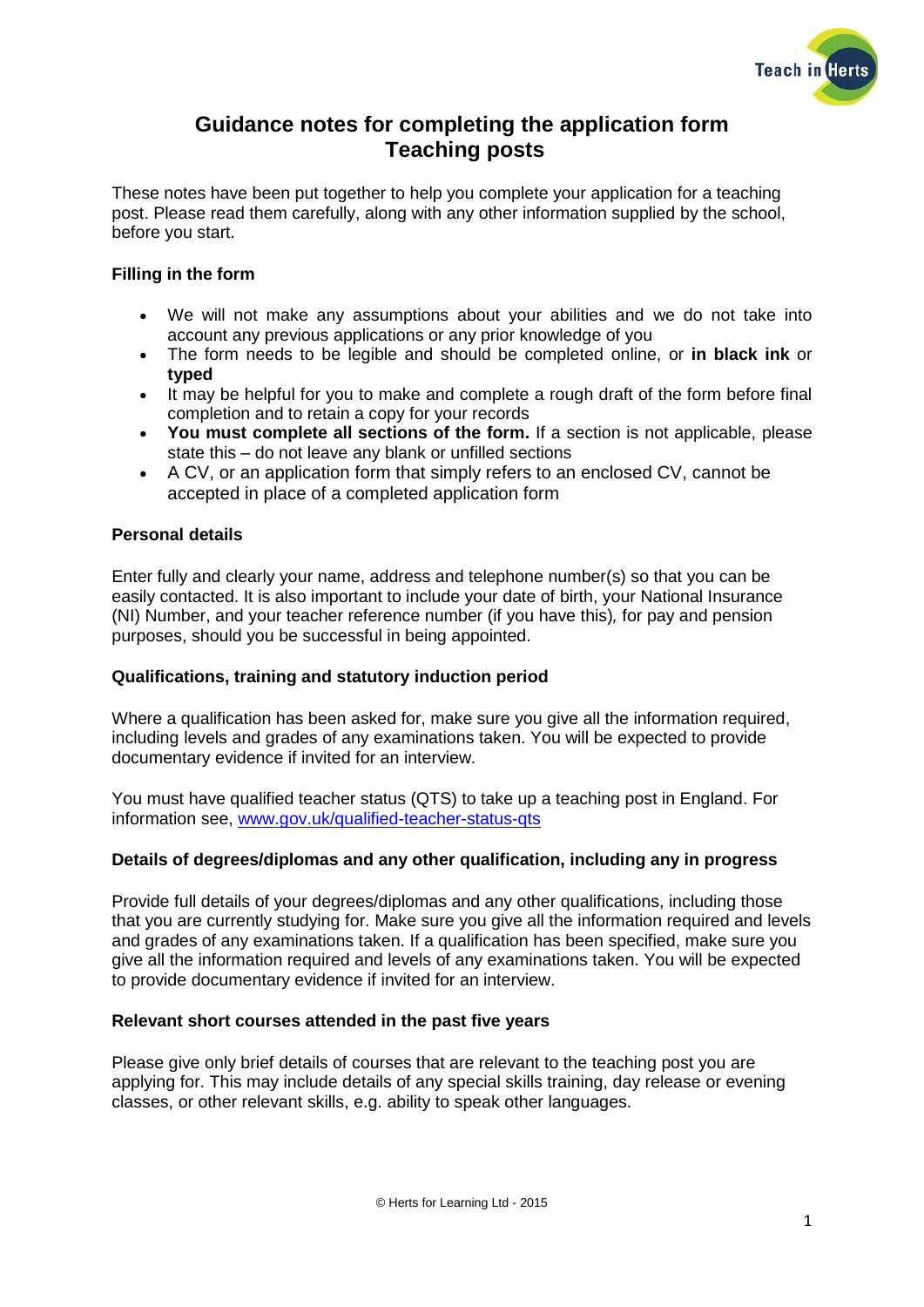## **Details of current or most recent employment**

State clearly your current or most recent employer's name and address. Include details of the post held and (if applicable) reason for leaving.

### **Current salary range and actual salary**

Please complete as accurately as you can including details of any allowances awarded.

#### **Previous employment, voluntary work or other activities**

Enter names and addresses of all previous employers, starting with the most recent. You can also include work experience placements, holiday jobs or voluntary work in which you have developed skills relevant to the job you are applying for.

It is very important that you complete this section in chronological order, and detail accurately any gaps between employment and other activities.

#### **Personal statement in support of your application**

This section is **very important**. It gives you the opportunity to detail why you feel you are the best person for the job and why you are applying, and is the key information that is used for shortlisting.

Relevant information could include:

#### **Experience**

- **•** Teaching practice details of experience in teaching different ages of children in different settings, e.g. year groups; sizes of schools; and types of schools, such as inner city or village
- **•** Experience of communicating effectively with parents and carers, e.g. parent consultation meetings
- **•** Experience of using a range of ICT applications to enhance learning
- **•** Experience of running school activities, e.g. a lunchtime club, an after-school club or a school trip

## **Knowledge**

- **•** Knowledge of a range of different teaching and learning styles
- **•** Knowledge of statutory requirements such as Equal Opportunities, Health and Safety, and Special Educational Needs
- **•** Understanding of safeguarding, including Child Protection
- **•** Knowledge and understanding of effective assessment for learning and of how to adapt your teaching to meet different needs of pupils with special educational needs, English as an additional language, or most able pupils
- **•** Curriculum knowledge, including your subject specialism and/or a particular interest or strength you wish to highlight in your application

#### **Skills and qualities**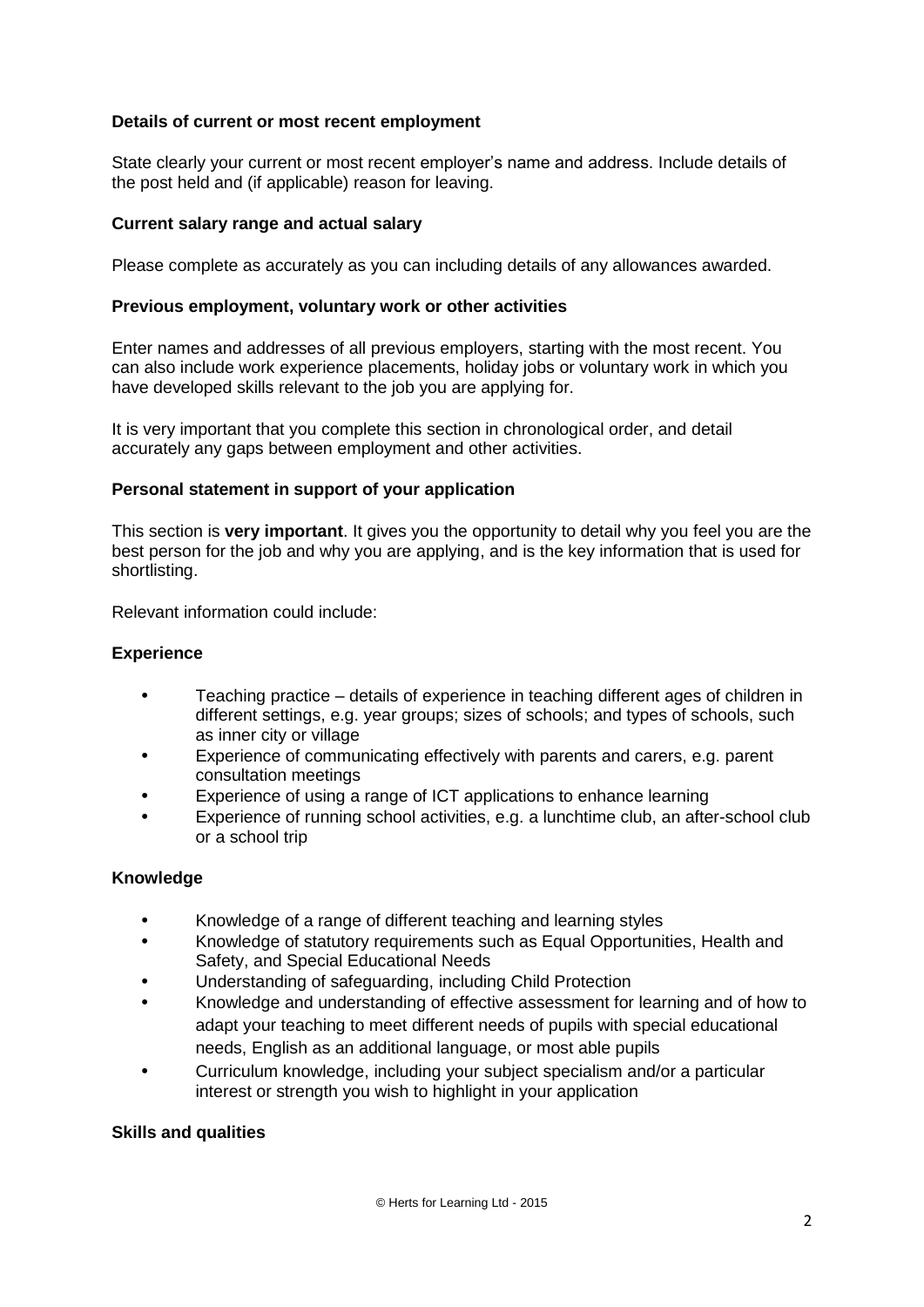- **•** Ability to articulate what constitutes effective teaching and learning, e.g. modelling, marking, differentiated learning, assessment
- **•** Effective communication skills written and interpersonal skills
- **•** Ability to work as part of a team
- **•** Ability to plan and deliver inspiring lessons
- **•** Organisational and time management skills
- **•** Effective behaviour management skills
- **•** Ability to create a positive learning environment

We advise you to use supplementary vacancy information supplied by the school, such as the job description and/or person specification and/or welcome letter**,** as a guide.

Focus on how your skills, knowledge and experience meet the job role requirements, giving specific examples. Also include any voluntary work you have been involved in, your experience within any school or any relevant experience outside work.

#### **Referees**

Give the names, addresses and email addresses of **two people** who are willing and able to provide references in support of your application. One of these must be your current (or most recent) employer.

We suggest you ask the headteacher of your most recent placement and your university or college tutor, as they will be able to comment upon your teaching skills.

If you are not currently working with children but have done so in the past, the second referee should be the employer by whom you were most recently employed in work with children.

Please note that family members, friends and relatives are not acceptable referees.

Referees will be asked about past disciplinary actions or allegations excluding those that were deemed to be unfounded, unsubstantiated or malicious when assessing your application. If you are subsequently made a conditional offer of employment, further information may be sought about health and absences.

#### **Permission to work in the United Kingdom (UK)**

Please complete this section and ensure that you are able to confirm that you have a legal right to work in the UK. You will also be asked to provide documentary evidence of this prior to commencing work with the Authority.

For further information, see [www.jobs.cam.ac.uk/right/have/](http://www.jobs.cam.ac.uk/right/have/)

## **Declaration**

We need to know if you have a close relationship with and/or are related to any employee, governor or anyone else connected to the school, in order to ensure a fair selection process.

If you are appointed, you will be required to complete a disclosure application, which will be sent to the Disclosure and Barring Service (DBS). The DBS will provide a report to you and to the Local Authority on whether you have any history of criminal convictions, including